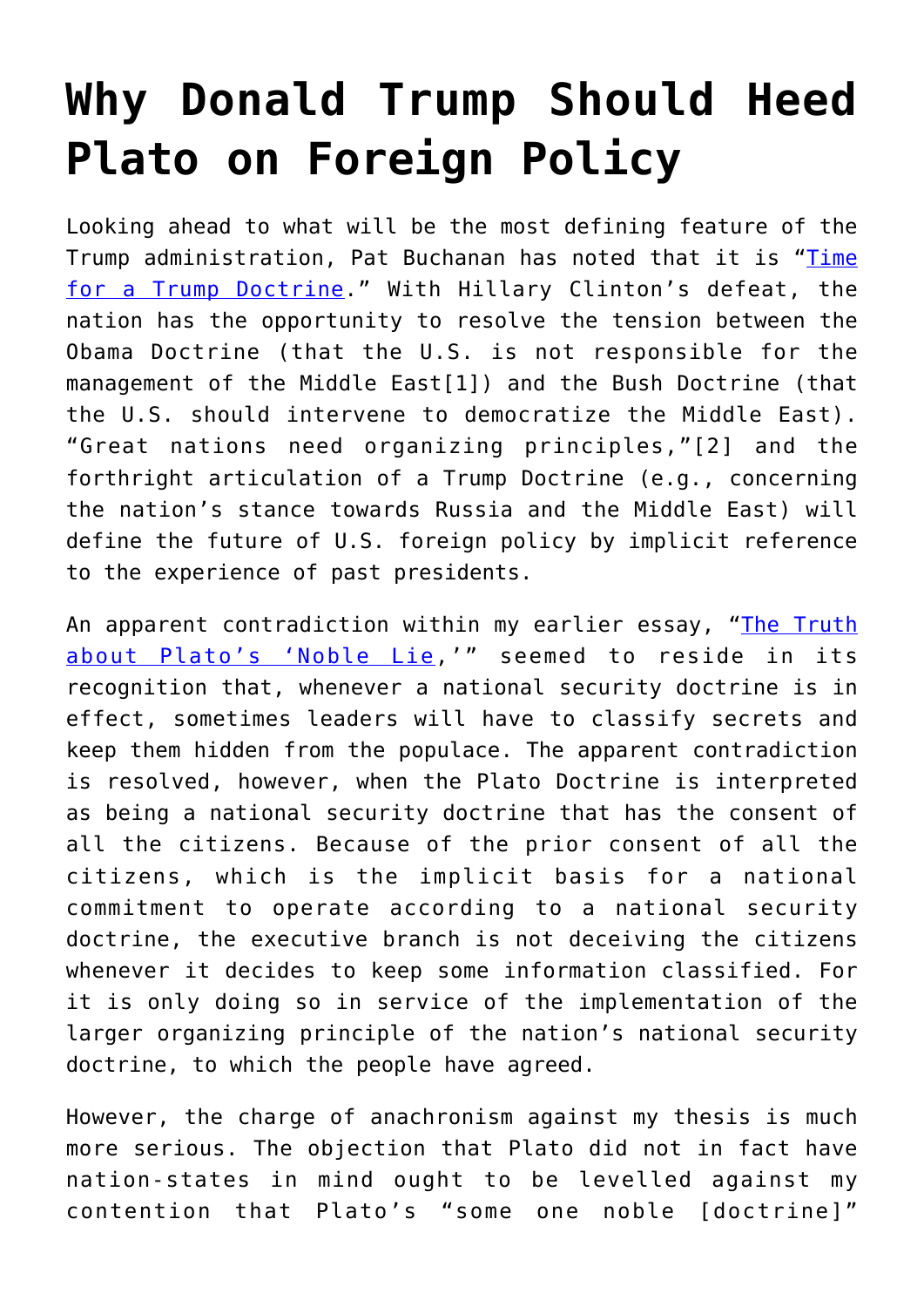corresponds with the national security doctrines of nations.[3] My conviction, however, is that Plato's philosophical form of reasoning in this regard (i.e., concerning what I am calling "The Plato Doctrine") admits of an analogical application to political matters in any time and place. In short, I would argue that his teaching about what today we would call a "national security doctrine" is pertinent to any polity (small or large, i.e., whether it be city, state, or empire) in which an overarching "organizing principle" is visible that, more or less, unites all the citizens in their foreign policy stance. Moreover, such unity would seem to appear to be most enduring whenever there are institutional mechanisms for an ongoing democratic audit of the foreign policy actions of the executive branch.

It is no accident, in this regard, that Plato's Republic deliberates concerning a nation's national security matters with the terminology of "Rulers" (arkhontes) and their "Auxiliaries" (epikouroi). Both are referred to in the text as "Guardians" (phylakes).[4] Plato's national security doctrine names that "some one noble" thing that unites the citizens, but it comes in two parts. The first (the Autochthony Story) inspires territorial loyalty among the Guardians (it persuades the rulers to rule by saying that the Earth was their Mother),[5] and the second (the Story of the Metals) describes the natural hierarchy within the Guardians' territorial jurisdiction (thus persuading the people being ruled, the bronze and iron ones, to accept their being ruled because of the natural merit, the "gold standard" qualities, of their ruling Guardians).[6] This two-part story (about territorial loyalty and territorial jurisdiction)[7] is therefore one doctrine, persuading both the rulers to rule and the ruled to be ruled. The Plato Doctrine thus brilliantly addresses the two sides of "the political problem", the one problem of government: who will rule and who will be ruled.[8]

It is traditional to speak of the national security grand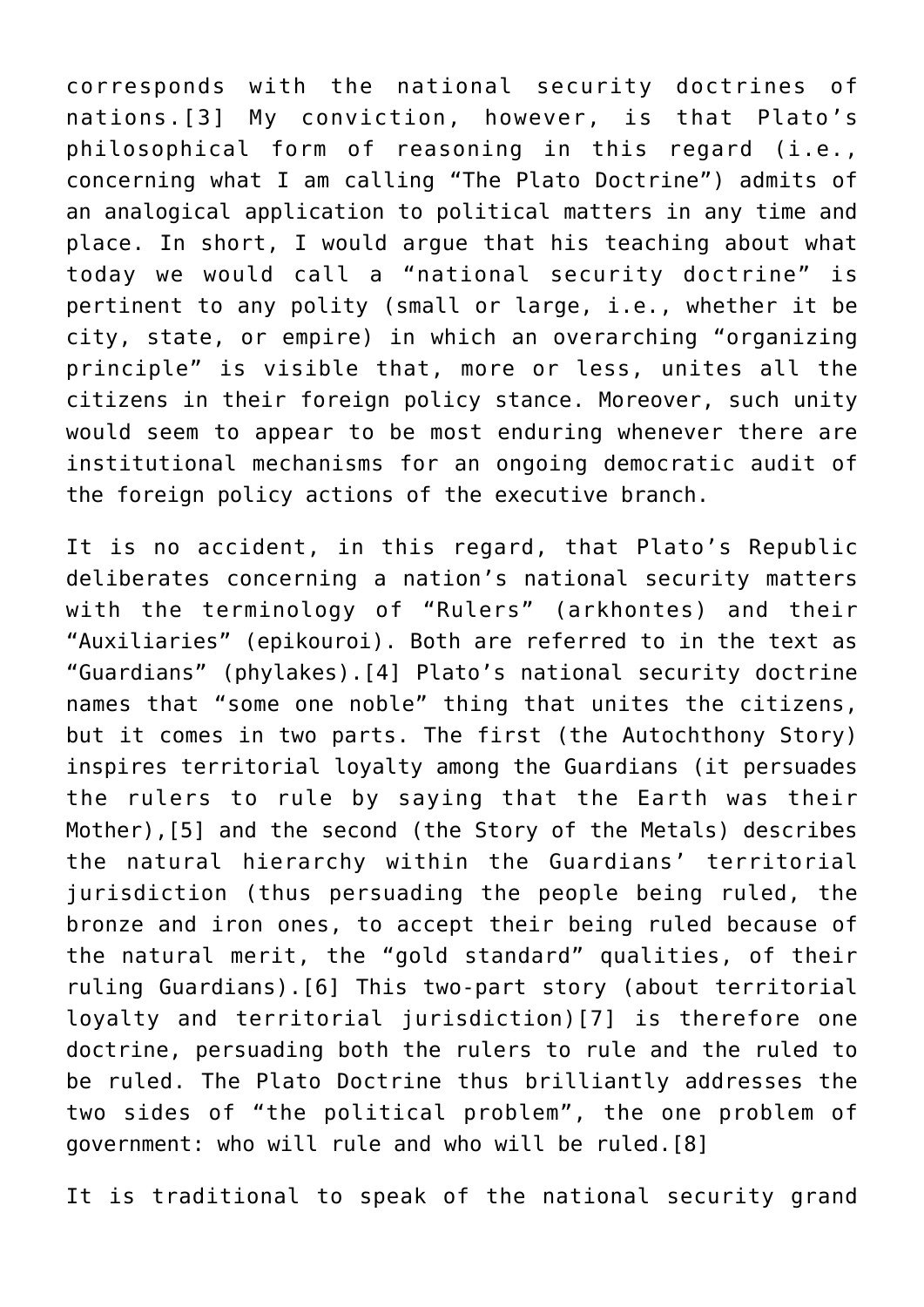strategies of American presidents as "Doctrines." Although they are attributed to the president, they are also meant to reflect the self-governing, republican tradition of a democratic national consensus concerning current foreign policy exigencies. The rulers rule in the name of the ruled, with an ongoing evolution of Doctrines in a deliberative process that reflects the ongoing national experience in a global context.

The Nixon Doctrine was "the idea put forward during the Vietnam War that the United States would not serve as the world's policeman but would rely on other countries to defend themselves."[9] James Mann has told the fascinating story of how this Nixon-Kissinger realist policy of détente during the Ford administration gave way, after Nixon's departure, to a new grand strategy.[10] Kissinger's influence waned, as the new White House chief of staff Donald Rumsfeld and deputy chief of staff Dick Cheney rose under the Ford administration to effect a change in grand strategy, i.e., from realism to an idealism that demanded a place for morality in foreign policy in terms of a more aggressive confrontation with the Soviets.[11]

The Carter Doctrine "declared the Persian Gulf vital to America's strategic interests" in the context of the struggle with the Soviets; yet the logic of this doctrine still applied after the demise of the Soviet Union (since other powers besides the Soviets might try to dominate Middle East oil supplies).[12] The Reagan Doctrine ("support for freedom fighters is self-defense") subordinated morality in foreign policy to the fight against the Soviets, as enemies of the Soviets became, not unproblematically, "freedom-fighter" allies in America's struggle.[13] Yet in Reagan's last two years, the outgoing president's increasingly dovish détente policy toward Gorbachev's changing Soviet Union was assailed by the realist hawks who took over in the incoming Bush administration.[14] Still, when the Soviet Union fell, the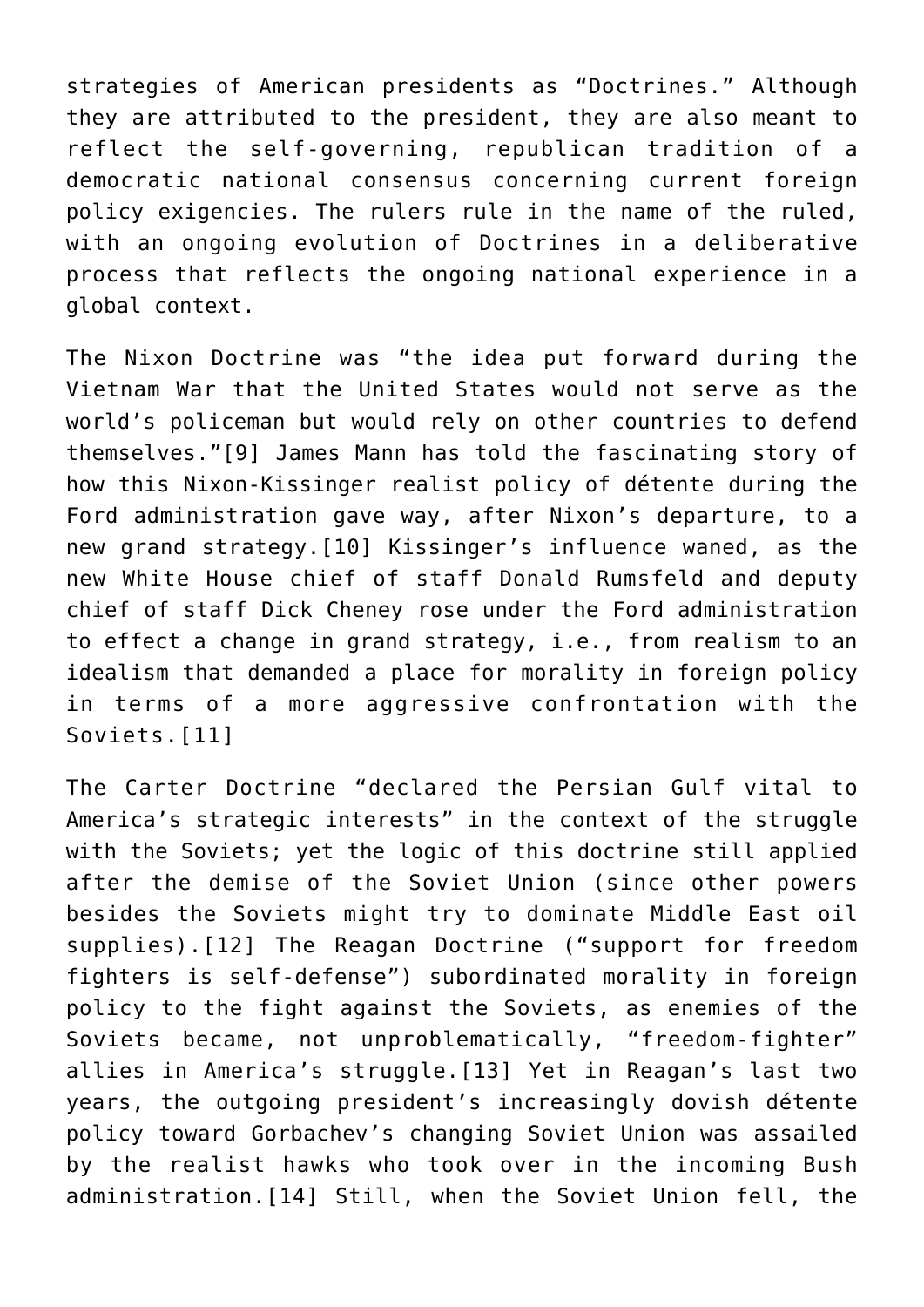41st president's optimistic Bush Doctrine of the "new world order" was a newly dovish American commitment to work with old allies and new partners in "an historic period of cooperation" for global security, best exemplified in the first Gulf War coalition (albeit hawkishly tempered by the other elements of that "new world order" strategy: viz., American preeminence; American willingness to intervene globally where previously prohibited by the Cold War; and American willingness to act alone with force to prevent aggression and preserve the balance of power).[15]

But this "new world order" of American cooperation failed to materialize in the 1990s. The Clinton Doctrine was really, in a word, "globalization," i.e., an international version of his domestic focus, "It's the economy, stupid!"[16] Because, as grand strategy, it was merely economic in nature, it was in the long-term (as is visible now from the standpoint of the Trump era) a strategic failure.[17] Global markets were not the panacea ushering in the "end of history" after the Soviet collapse. American economic and military preeminence failed to prevent the rise of terrorist threats. In this wider context, and spurred on by 9/11, the Bush Doctrine of the National Security Strategy of the United States of America (NSS) of September 2002 shows an evolution in grand strategy that takes into account its historical precursors of presidential Doctrine.

The extent to which any of these presidential Doctrines are "lies" or not is a deliberative matter. Their ultimate evaluation, in other words, is subject to the truth of experience. A democratic audit of executive power, therefore, always aims to read "the verdict of history", in order to implement any needed revisions to the defining Doctrine of the executive branch. A detailed consideration of each president's Doctrine would show how the Doctrines demonstrate a historical evolution in the nation's foreign policy thinking, because while each doctrine contains some measure of truth, the very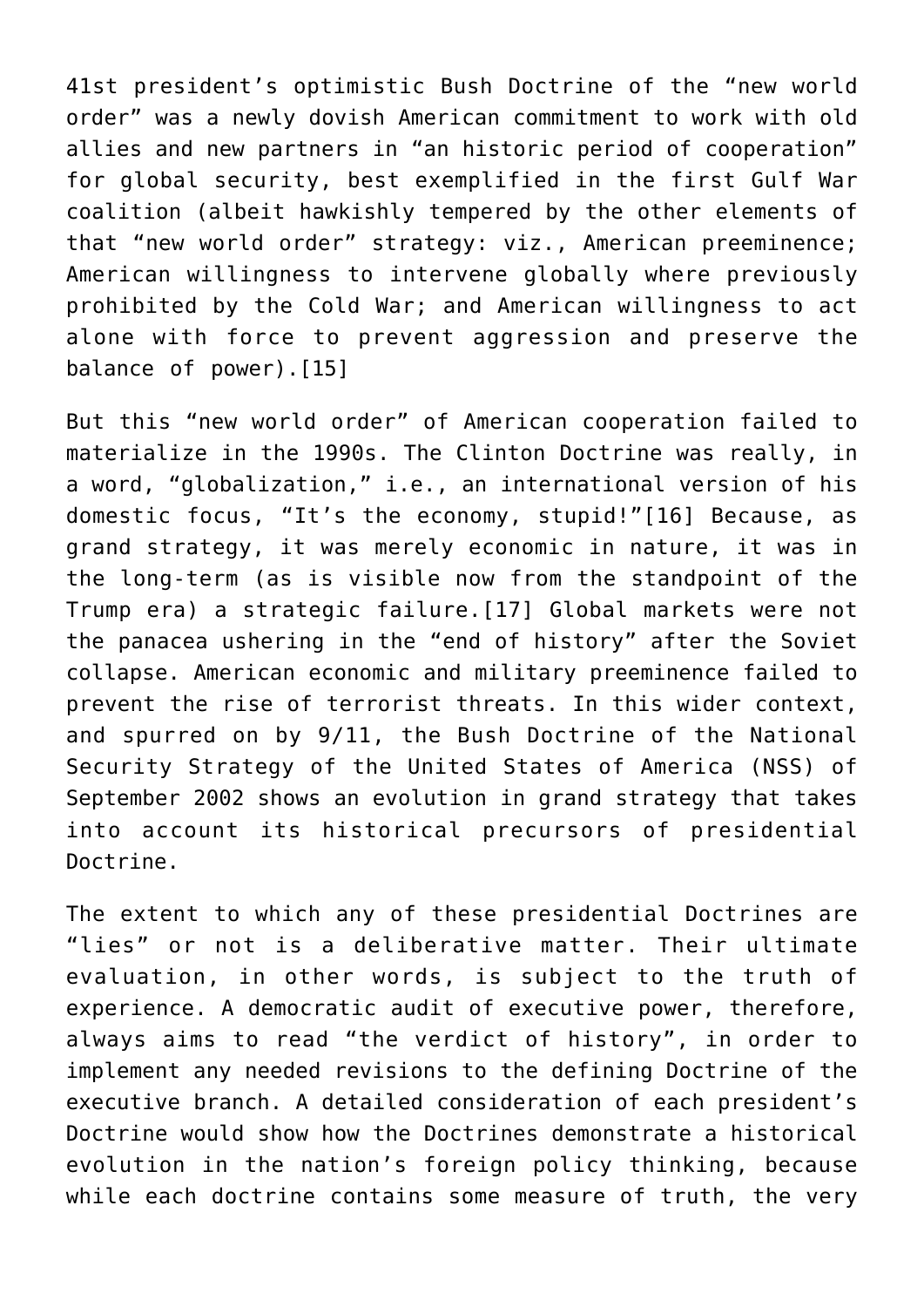fact that the presidential Doctrines have not ushered in "the end of history" shows that they also contain a measure of falsity. This uncertainty in, and the need for the progressive re-formulation of, executiveDoctrine is part of the perennial political condition of mere mortals—the very condition which I believe Plato recognized.

In the area of national security, while some immediate security problems are immediately addressed, other more longterm ones are frequently bequeathed to future presidents to address. Such foreign policy Doctrines are noble doctrines in the Platonic sense; namely, they enunciate some one traditional element of American national security strategy in order to meet the practical exigencies of the day. Each "some one noble thing" is therefore bequeathed to historical memory, by its association with the ruler exercising supreme command at the time: the president. Although propagated by the president, the ultimate evolution of each Doctrine, however, lies with the citizenry's response to the presidential action. This essentially democratic feature of any national security doctrine is what Plato recognizes at the conclusion of his discussion of how such doctrines are formed historically: "And this will go where the report of men shall lead it."[18]

—

*[This article](http://www.theimaginativeconservative.org/2016/11/donald-trump-plato-foreign-policy-christopher-morrissey.html) was republished with permission from the Imaginative Conservative.* 

[1] "'The Obama Doctrine': Examining White House Foreign Policy," interview with Jeffrey Goldberg on NPR (March 10, 2016).

[2] Hillary Clinton, quoted in Jeffrey Goldberg, "The Obama Doctrine," The Atlantic (April 2016).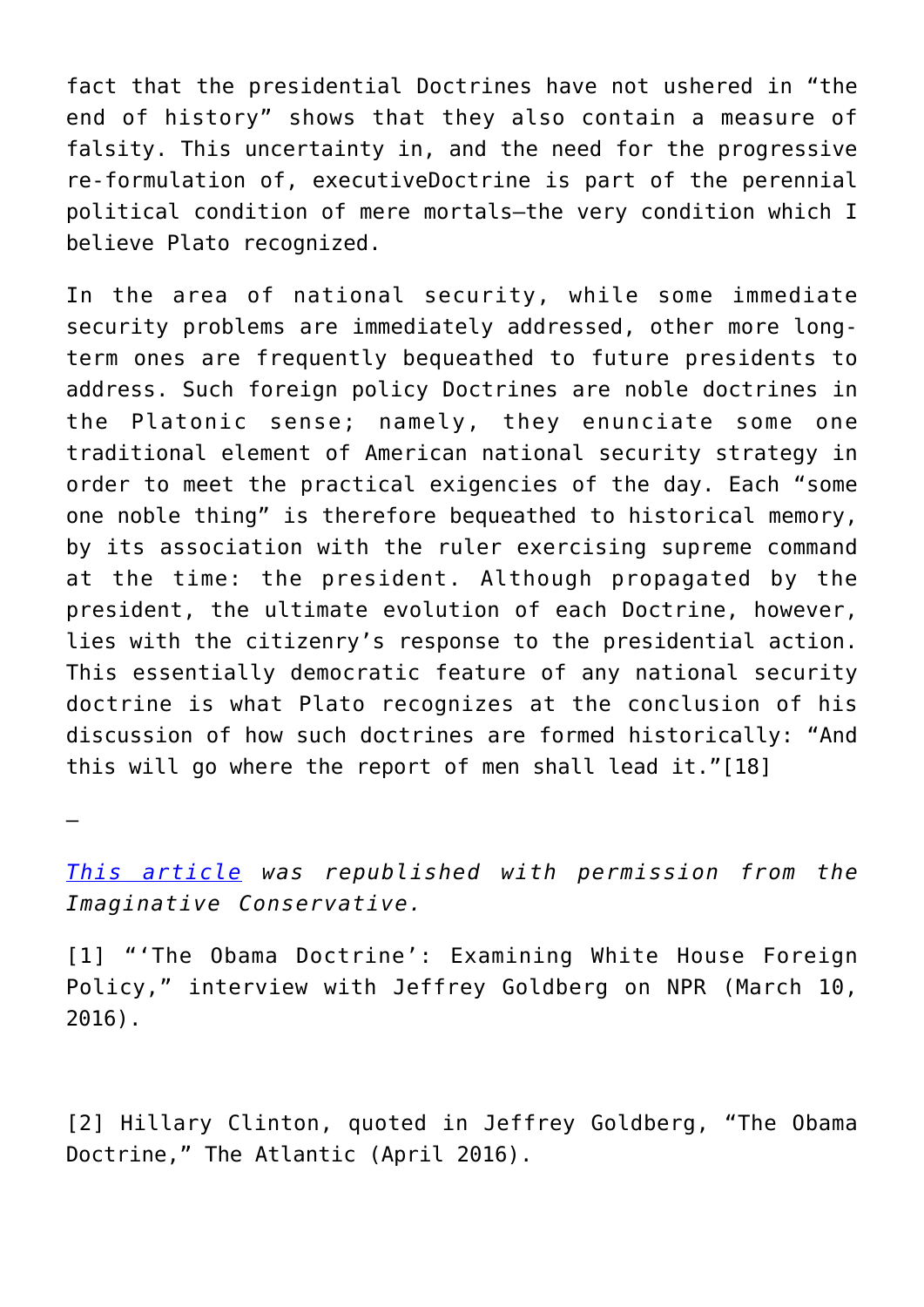[3] I offer therefore a fourth interpretive possibility beyond the three discussed in D. Dombrowski, "Plato's 'noble' lie," History of Political Thought 18.4 (1997): 565-578: "The purpose of this article is both to examine Plato's own use of the noble lie in politics and to examine it within the context of contemporary political philosophy, a context wherein at least three different assessments of the noble lie are possible. First I will consider the strengths of those (e.g. Karl Popper) who see the noble lie as part of, or at least leading to, totalitarian politics. Second I will also consider the degree to which contemporary (Leo Straussian) defenders of Plato can adequately defend the noble lie. Thirdly, I will articulate and defend a third (John Rawlsian) view that mediates between the above two views, albeit in a way that finds the noble lie morally objectionable even if it is not necessarily seen as part of totalitarian political aspirations. In effect, I lean more towards the Popperian assessment of the noble lie than towards the Straussian one, even if it must be admitted that the Popperian assessment is hyperbolic." (Dombrowski's abstract)

[4] Rep. 414a-b. Cf. Nicholas P. White, A Companion to Plato's Republic (Indianapolis: Hackett Publishing Company, 1979), 102.

[5] Rep. III. 414d-e. "I tell, indeed; and yet, not knowing what sort of boldness or kinds of words to use, I shall speak. But first I will undertake to persuade the rulers themselves and the soldiers, and then the rest of the city, that so it is that the things with regard to which we both trained and educated them, they were regarding all these things concerning themselves to suffer and happen like dreams, but they were once in truth down within the earth being molded and trained, i.e. themselves, and their weapons and the rest of their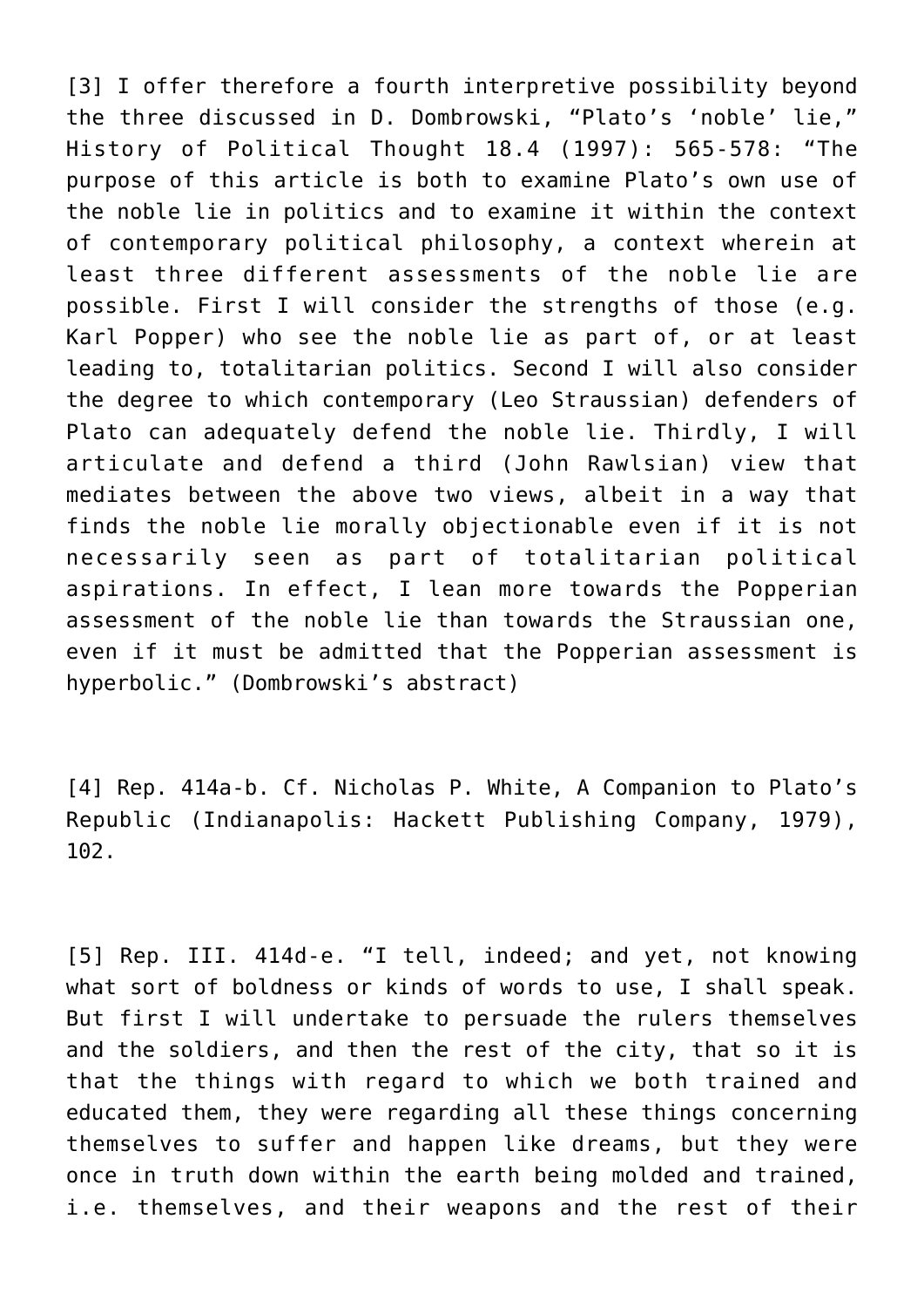equipment being fashioned; and when they were perfectly worked-out, the earth also being their mother delivered them, and now it is necessary (since it concerns the land, their nurse and mother, in which they are) for them to both take counsel and to defend if one should attack her, and to consider the other class of citizens as being brothers and born of the earth."

[6] Rep. III. 415a-c. "But, all the same, hear also the rest of the story. Indeed, all of you in the city are brothers (as we shall say, mythologizing to them), but the God who molded you — however many of you are fit to rule — mingled gold with you in your genesis (for which reason they are most honored); and however many are Auxiliaries, silver; and iron and bronze in both the farmers and the other craftsmen. Since all therefore are kinsmen, for the most part you may breed similarly with your same kinds, but it is possible that a silver one may come into being from a gold one, and a golden offspring from a silver one, and all the rest thusly from one another. Consequently the God commands the rulers, first and foremost, that they thus will be good Guardians of nothing else, and they will not guard anything so intently as the offspring, whatever is mixed in the same souls of them, and if a bronze or iron offspring should be born to them, they will pity it in no way, but assigning it the status befitting its nature they will thrust it into the craftsmen or into the farmers; and, in turn, if from these some golden or silver offspring should arise, having granted it its honor, they shall deem some worthy of Guardianship, and some of Auxiliary office, on the grounds that there is an oracle that the city will be destroyed at that time whenever the iron man or the brass man guards it."

[7] For the unique importance of these concepts in the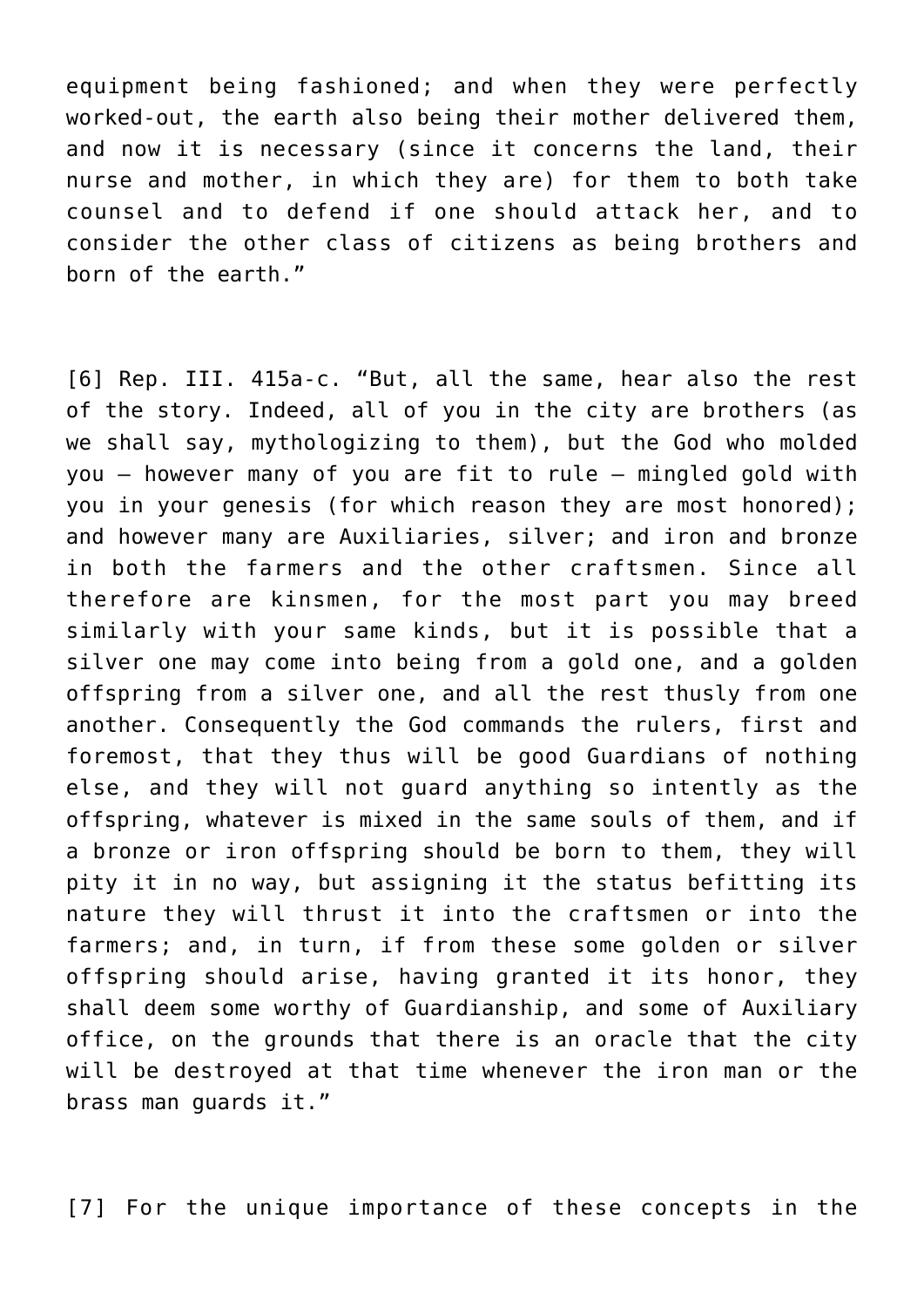evolution of the Western nation-state, see Roger Scruton, The West and the Rest: Globalization and the Terrorist Threat (Wilmington, Delaware: Intercollegiate Studies Institute, 2002).

[8] Harvey C. Mansfield, Taming the Prince: The Ambivalence of Modern Executive Power (New York: Free Press, 1989), 26. On this fundamental problem of political life, see especially pages 28-33 (ibid.).

[9] James Mann, Rise of the Vulcans: The History of Bush's War Cabinet (New York: Viking, 2004), 89.

[10] Ibid., 56-59, 61-74.

[11] Ibid., 69-73.

[12] Ibid., 90.

[13] Ibid., 122.

[14] Ibid., 168.

[15] Ibid., 194.